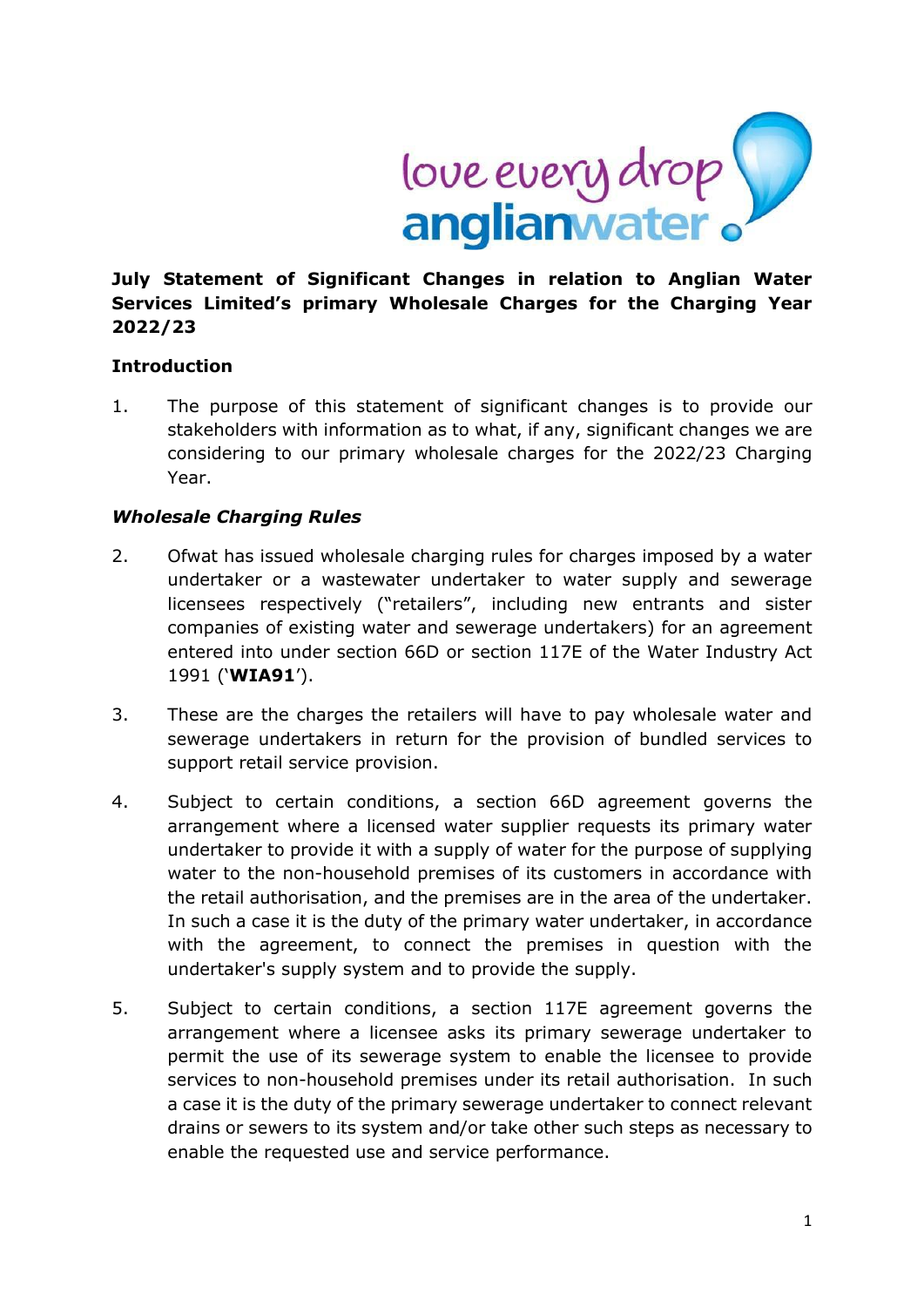# *Primary Wholesale Charges*

- 6. We understand primary charges to be charges that typically involve a meter based annual charge and/or volumetric charge for the wholesale service provision of a supply of water, or sewerage services, including foul, trade effluent and other discharges from eligible premises, and for highway drainage collection and treatment, and including charges for services provided by a water company under a special agreement (as notified to Ofwat under section 142(6A) of the WIA91). These are the charges per tariff class as set out in our Wholesale Charges Schedule.
- 7. Also covered by this statement are wholesale network access charges relating to introductions of water and common carriage prices.
- 8. Non-primary charges relating to services that may be provided by a water company and requested by a licensed retailer in order to deliver services to their customers at an eligible premises, including meter re-sizing charges and trade effluent application fees etc. and charges that do not relate to the provision of services to an eligible premises (for example, fire hydrant charges and treatment of septic tanks) are therefore not covered by this statement.
- 9. Equally, wholesale connection charges are not covered by this statement. This includes connection charges paid by a developer, requisition charges, infrastructure charges, asset payments, and self-lay charges.
- 10. However, we will continue to engage with customers regarding any changes in connection charges to be set out in the 2022/23 charging arrangements for developers and self-lay operatives.

# *Information about significant changes to our primary Wholesale Charges for 2022/23*

- 11. Our Wholesale Charges Schedule for 2021/22 includes the existing charges for the current charging year that would be defined as primary wholesale charges on the basis set out above.
- 12. The document is published on our website at: [https://wholesale.anglianwater.co.uk/siteassets/charges-2021-](https://wholesale.anglianwater.co.uk/siteassets/charges-2021-22/wholesale-charges-schedule-2021-2022-final.pdf) [22/wholesale-charges-schedule-2021-2022-final.pdf](https://wholesale.anglianwater.co.uk/siteassets/charges-2021-22/wholesale-charges-schedule-2021-2022-final.pdf)
- 13. We do not intend to make any significant changes to the structure of primary wholesale charges for the 2022/23 charging year.
- 14. Indicative primary wholesale charges for 2022/23 ("Indicative Charges") will be published on our website by 13 October 2021.
- 15. Any changes to the level of charges we make in our Indicative Charges compared to the current year will reflect the CPIH+K increase in wholesale